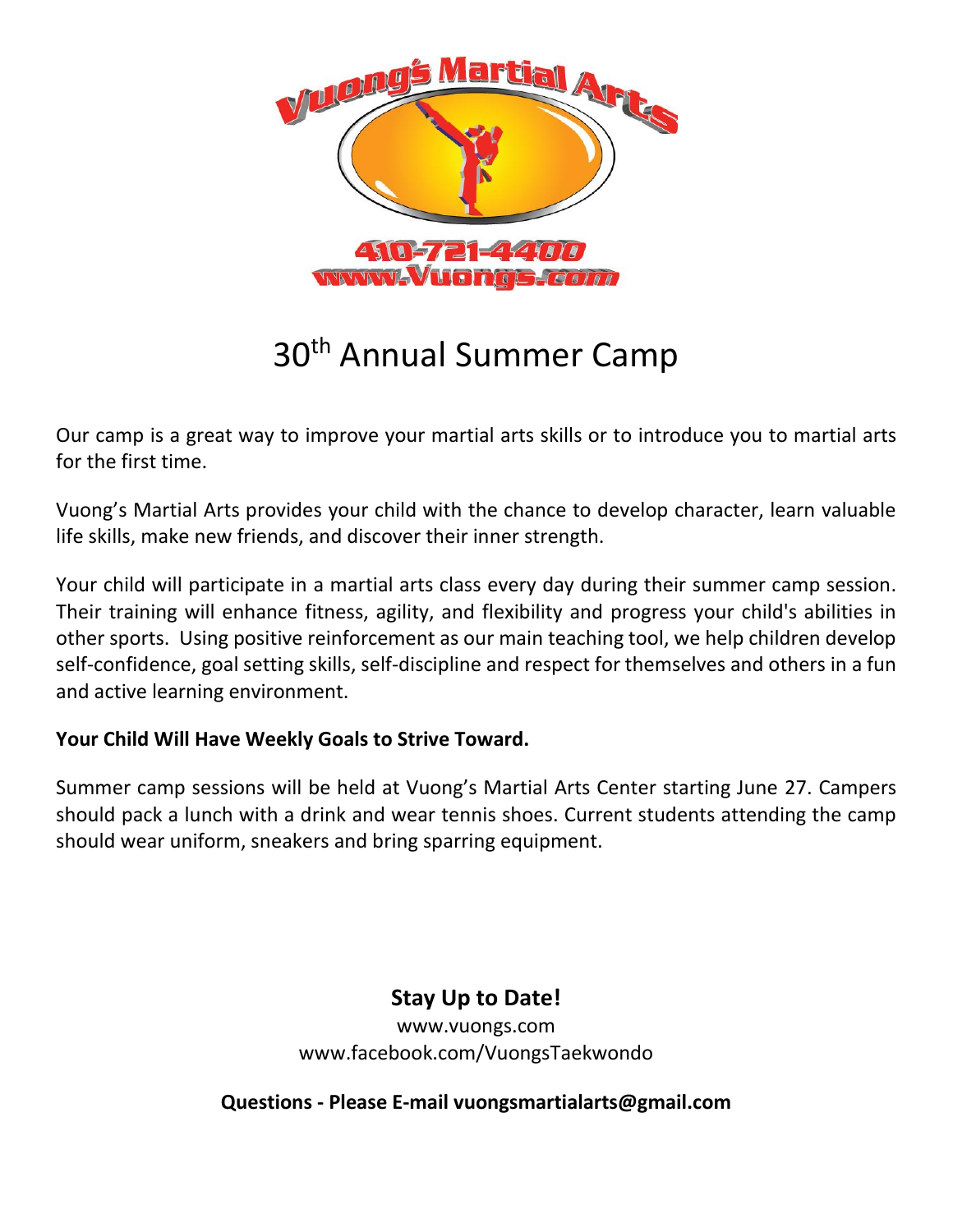## vuong's Vuong Martial Arts **SUMMER CAMP REGISTRATION FORM** Martial Arts

|                                                      |                                                                                                                                                                                                                                                                                      |  | Date of Birth <b>Exercise 20</b>                                                                                                          |  |                                                                                                |  |  |
|------------------------------------------------------|--------------------------------------------------------------------------------------------------------------------------------------------------------------------------------------------------------------------------------------------------------------------------------------|--|-------------------------------------------------------------------------------------------------------------------------------------------|--|------------------------------------------------------------------------------------------------|--|--|
|                                                      |                                                                                                                                                                                                                                                                                      |  |                                                                                                                                           |  |                                                                                                |  |  |
|                                                      |                                                                                                                                                                                                                                                                                      |  |                                                                                                                                           |  |                                                                                                |  |  |
|                                                      | • Campers must be going into Kindergarten and older.<br>. Pack your child's lunch DAILY, with additional snacks/drinks for Full Day campers.                                                                                                                                         |  |                                                                                                                                           |  |                                                                                                |  |  |
|                                                      | ** A late fee of \$2.00 per minute will be assessed for late pick up after 6:00pm for Full Day campers**                                                                                                                                                                             |  |                                                                                                                                           |  |                                                                                                |  |  |
|                                                      | Select Summer Camp Sessions: Pricing Valid through August 1, 2022                                                                                                                                                                                                                    |  |                                                                                                                                           |  |                                                                                                |  |  |
| $\square$ Session 3:                                 | $\Box$ Session 1: (June 27 – July 1) $\Box$ Session 4: (July 25 - July 29)<br>*NO CAMP*: $(\text{July } 4 - \text{ July } 8)$ $\Box$ Session 5: $(\text{Aug } 1 - \text{Aug } 5)$<br>$\Box$ Session 2: (July 11 - July 15) $\Box$ Session 6: (Aug 8 - Aug 12)<br>(July 18 - July 22) |  | $\square$ Session 7: (Aug 15 - Aug 19)                                                                                                    |  | $\Box$ Session 8: (Aug 22 - Aug 26)                                                            |  |  |
|                                                      | • \$330 per week for Full Day (7:30am-6pm)<br>made at time of registration and the remaining half will be due by August 1, 2022.                                                                                                                                                     |  |                                                                                                                                           |  | When you register for five (5) weeks or more. Half payment of tuition (Non-refundable) must be |  |  |
|                                                      |                                                                                                                                                                                                                                                                                      |  |                                                                                                                                           |  |                                                                                                |  |  |
|                                                      | \$355 per week for Full Day (7:30am-6pm)                                                                                                                                                                                                                                             |  |                                                                                                                                           |  |                                                                                                |  |  |
|                                                      | Total Weeks: __________________ Total Amount: __________________________________                                                                                                                                                                                                     |  |                                                                                                                                           |  |                                                                                                |  |  |
| \$155 per day for Full Day (7:30am-6pm)<br>$\bullet$ |                                                                                                                                                                                                                                                                                      |  |                                                                                                                                           |  |                                                                                                |  |  |
|                                                      | Total Days: _______________________Total Amount: _______________________________                                                                                                                                                                                                     |  |                                                                                                                                           |  |                                                                                                |  |  |
|                                                      |                                                                                                                                                                                                                                                                                      |  | *Tuition is Non-Refundable for Any Reason*<br>*We do not pro-rate*<br>*Tuition cannot be used towards another program*<br>Parent Initials |  |                                                                                                |  |  |
|                                                      |                                                                                                                                                                                                                                                                                      |  | Payment due at time of registration                                                                                                       |  |                                                                                                |  |  |
|                                                      |                                                                                                                                                                                                                                                                                      |  |                                                                                                                                           |  |                                                                                                |  |  |
|                                                      |                                                                                                                                                                                                                                                                                      |  |                                                                                                                                           |  |                                                                                                |  |  |
|                                                      | ** Camper Health History must be completed before your child can attend camp (back of form) **                                                                                                                                                                                       |  |                                                                                                                                           |  |                                                                                                |  |  |
|                                                      |                                                                                                                                                                                                                                                                                      |  |                                                                                                                                           |  |                                                                                                |  |  |
|                                                      |                                                                                                                                                                                                                                                                                      |  |                                                                                                                                           |  |                                                                                                |  |  |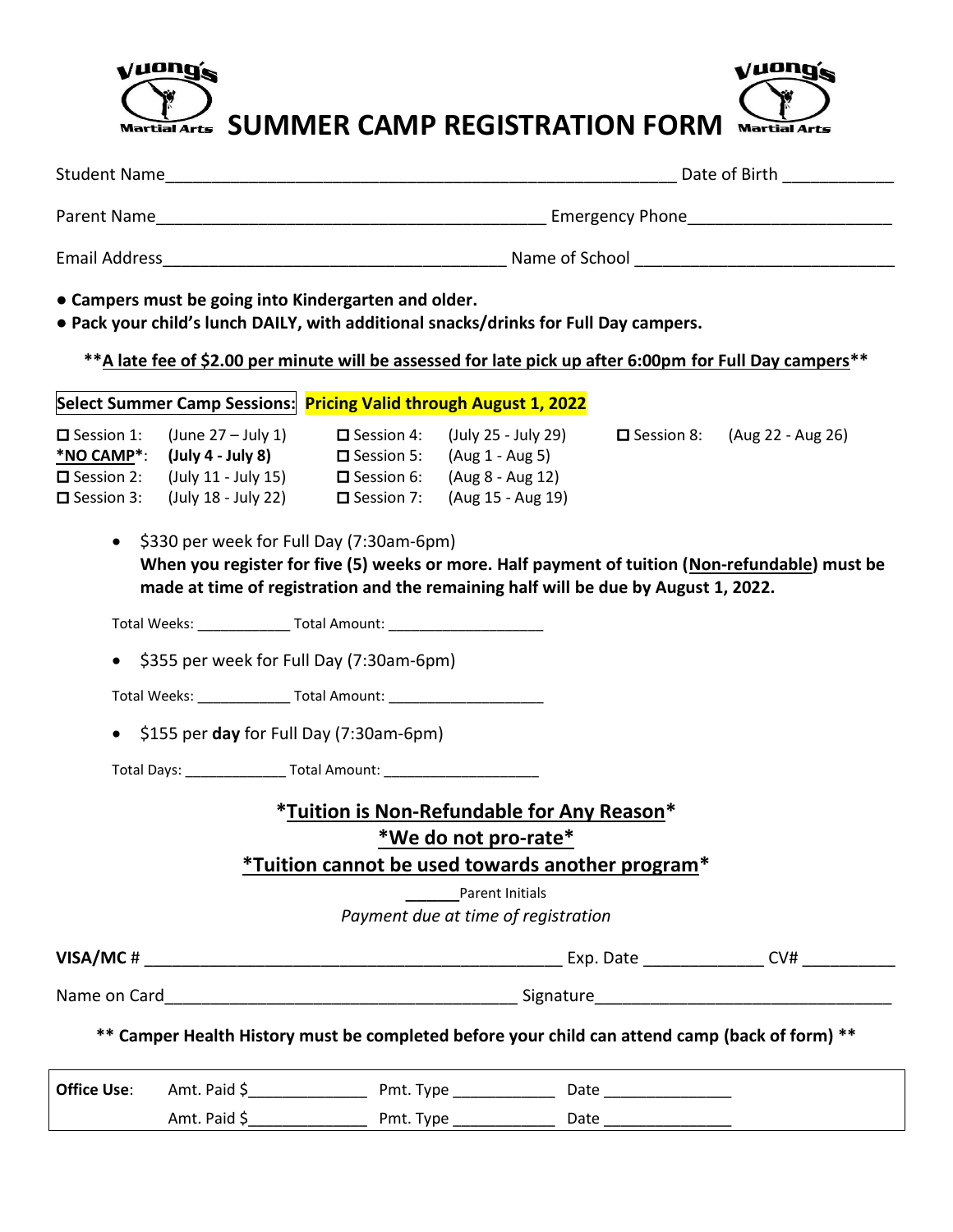#### YOUTH CAMP HEALTH HISTORY **CAMPER**

|                                                                                                                                                                                                                                                            | <b>EMERGENCY CONTACT INFORMATION:</b>                                                                                                                                                                                                                                             |
|------------------------------------------------------------------------------------------------------------------------------------------------------------------------------------------------------------------------------------------------------------|-----------------------------------------------------------------------------------------------------------------------------------------------------------------------------------------------------------------------------------------------------------------------------------|
| <b>Emergency Contact</b><br>(Parent or Legal Guardian): Carrier and Contract Contract of Contract Contract Contract Contract Contract Contract Contract Contract Contract Contract Contract Contract Contract Contract Contract Contract Contract Contract | Phone: the contract of the contract of the contract of the contract of the contract of the contract of the contract of the contract of the contract of the contract of the contract of the contract of the contract of the con                                                    |
| 2 <sup>nd</sup> Emergency Contact                                                                                                                                                                                                                          | Phone: Annual March 2014                                                                                                                                                                                                                                                          |
| Primary Care Physician or<br>other provider of medical care:                                                                                                                                                                                               | <u> 1980 - Johann Barnett, fransk politik (</u><br>Phone: New York Changes and Changes and Changes and Changes and Changes and Changes and Changes and Changes and Changes and Changes and Changes and Changes and Changes and Changes and Changes and Changes and Changes and Ch |
| need to be aware?                                                                                                                                                                                                                                          | <b>HEALTH INFORMATION:</b><br>Are there any health problems including physical, psychiatric, or behavioral problems of which we<br>$\Box$ NO                                                                                                                                      |
| considerations related to risk of COVID-19                                                                                                                                                                                                                 | $\Box$ YES, and youth camp participation was discussed with the camper's healthcare provider including<br>Explain health problems and any considerations: ________________________________                                                                                        |
|                                                                                                                                                                                                                                                            |                                                                                                                                                                                                                                                                                   |
|                                                                                                                                                                                                                                                            |                                                                                                                                                                                                                                                                                   |
| ensure that your child's camp experience is positive?                                                                                                                                                                                                      | Are there any medications, dietary restrictions, allergies, or special needs that we need to be aware of to<br>$\square$ NO                                                                                                                                                       |
|                                                                                                                                                                                                                                                            | □ YES, Explain: <u>University of the Second Community of the Second Community of the Second Community of the Second</u>                                                                                                                                                           |
|                                                                                                                                                                                                                                                            |                                                                                                                                                                                                                                                                                   |
|                                                                                                                                                                                                                                                            |                                                                                                                                                                                                                                                                                   |
|                                                                                                                                                                                                                                                            | <b>IMMUNIZATION INFORMATION:</b><br>Must list current residence above.                                                                                                                                                                                                            |
| or guardian objection or medical contraindication?                                                                                                                                                                                                         | For campers who currently reside within the United States, a United States territory, or the<br>District of Columbia: Does the camper have any immunization exemptions because of a parental<br>$\Box$ NO                                                                         |
|                                                                                                                                                                                                                                                            |                                                                                                                                                                                                                                                                                   |
|                                                                                                                                                                                                                                                            | For campers who reside outside the United States, a United States territory, or the District of<br>Columbia: Attach record of vaccination or immunity on Department form MDH-896.                                                                                                 |
| Parent or Legal Guardian's Signature                                                                                                                                                                                                                       | Date                                                                                                                                                                                                                                                                              |